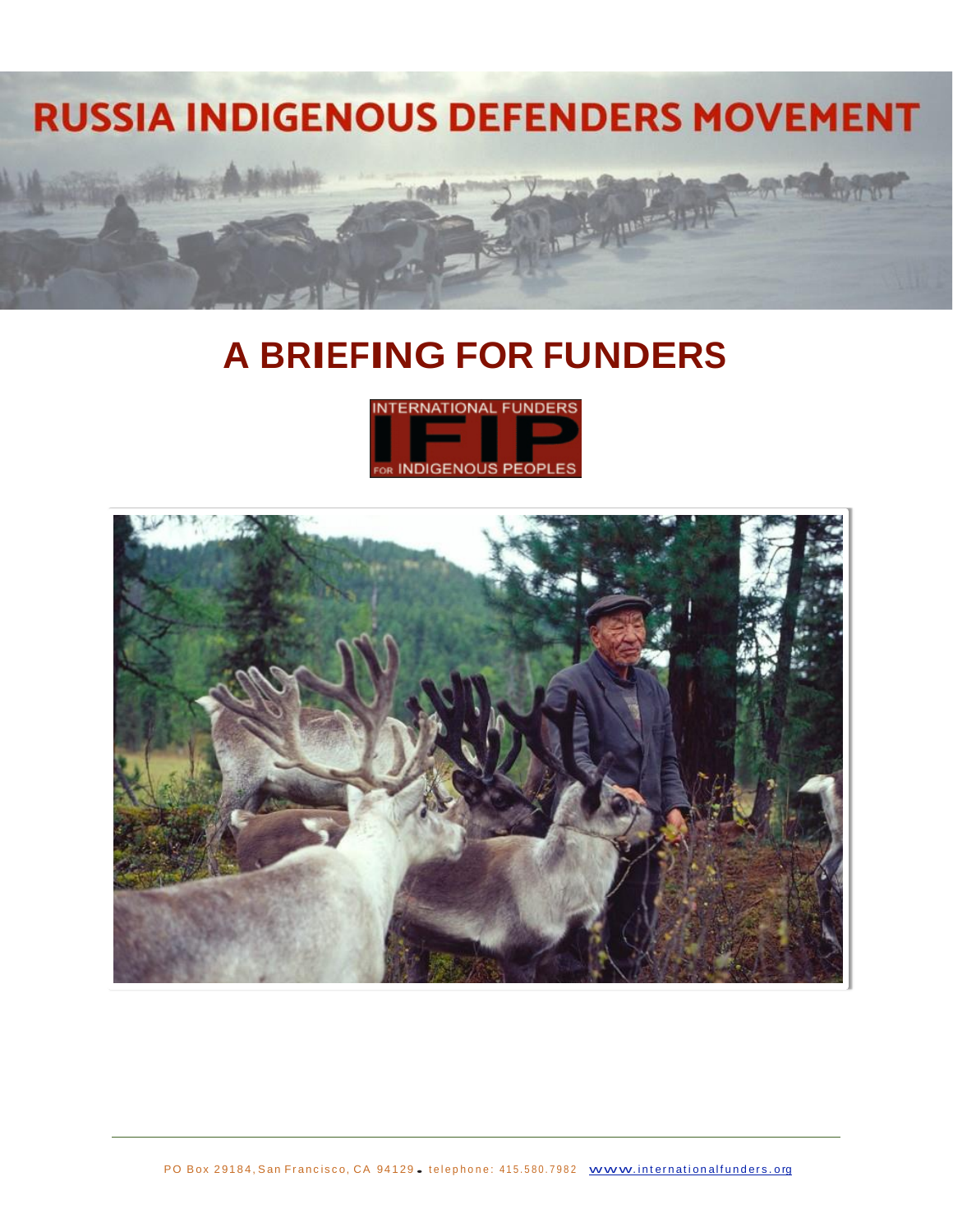## **1. Russia's Indigenous Peoples**

This briefing will describe the status of Russia's Indigenous peoples and explore challenges facing the Indigenous defenders movement, its leaders, as well as other structural and institutional challenges. We will also discuss meaningful opportunities and principles for investment and international support for the movement.

Russia is a multiethnic state of 145 million. While ethnic Russians account for four-fifths of its population, 160 ethnic groups make up the remaining 29 million. Among those, the most vulnerable are 40 "Indigenous Minority Peoples of the North, Siberia and the Far East" [see box]. They sparsely occupy two thirds of Russia's landmass, from Saami reindeer herders on the Kola Peninsula near Finland to Yupiq whale hunters in Chukotka, across the Bering Strait from Alaska. These peoples number about 260,000, just 0.2 percent of Russia's population. While three-quarters of the mainstream population is urban, two-thirds of Indigenous peoples are rural, relying on subsistence activities such as fishing, reindeer husbandry, gathering, and hunting for food and income. Their languages, many of them close to extinction, are unrelated to Russian. At the same time, the industrial resource extraction that accounts for most of Russia's revenues occurs on their ancestral lands, usually without their consent, and very often without their prior knowledge.



"Small-numbered" peoples – by law, those under 50,000 in total population – are often distinctly more "Indigenous" than larger peoples: their traditional ways of life and subsistence strategies are more widely practiced and more central to their economy and culture. They also tend to be politically marginalized. Larger peoples such as Yakuts (Sakha), Buryats, Komi, and Altaians would qualify as Indigenous by international standards, but Russian legislation defines them as "peoples" and provides them with autonomous regions within the federation. Currently, however, their autonomy is largely symbolic.

While the population threshold can be a reasonable proxy for "indigeneity" in the Russian context, life is harder for Indigenous peoples like the Izvatas, a Komi subgroup practicing reindeer husbandry like their "small-numbered" Nenets neighbors, but without the same rights to land and resources.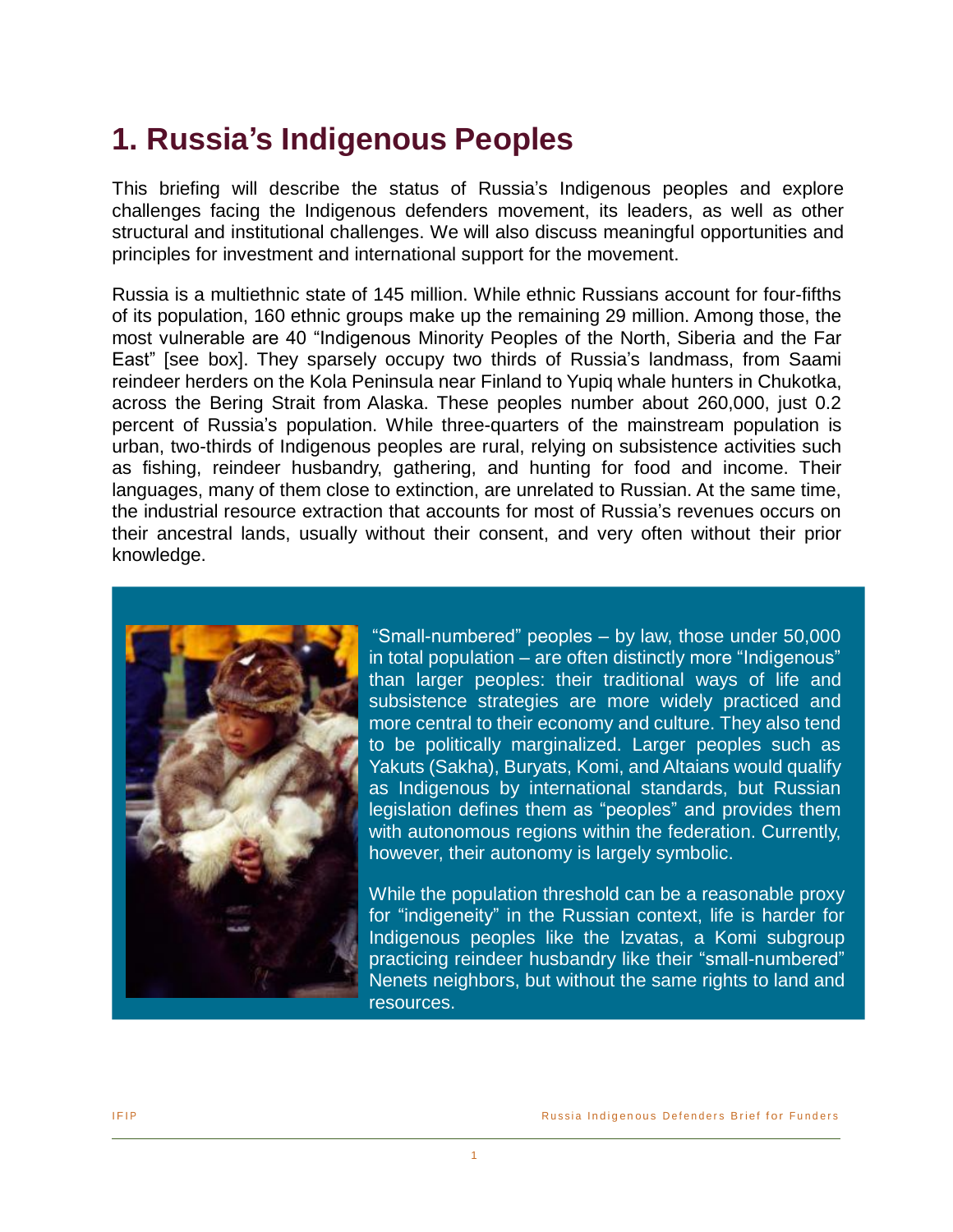

*Nivkhs performing a ceremony on Sakhalin Island, one of Russia's main oil regions. Photo by Wolfgang Blümel.*

## **History**

Indigenous peoples in Siberia and the Far East first came under Russian rule with the conquest of Siberia in the 16th century. In the 20th century, seventy years of Soviet rule forced children into boarding schools, killed elders and spiritual leaders, and deprived communities of their languages, cultures, institutions, and spirituality, in part due to forced sedentarization and collectivization. The 1960s saw the start of Siberian oil and gas development, driving significant migration. Many Indigenous peoples have since become minorities in their ancestral lands.

Today, Article 69 in the Russian Constitution affirms a duty to protect Indigenous minority peoples, and three federal laws form a framework for protecting their rights, territories, and communities, although all are largely declarative and fall well short of international standards. The government sponsors events devoted to Indigenous cultures and languages, talk of self-determination and land rights is usually avoided.

2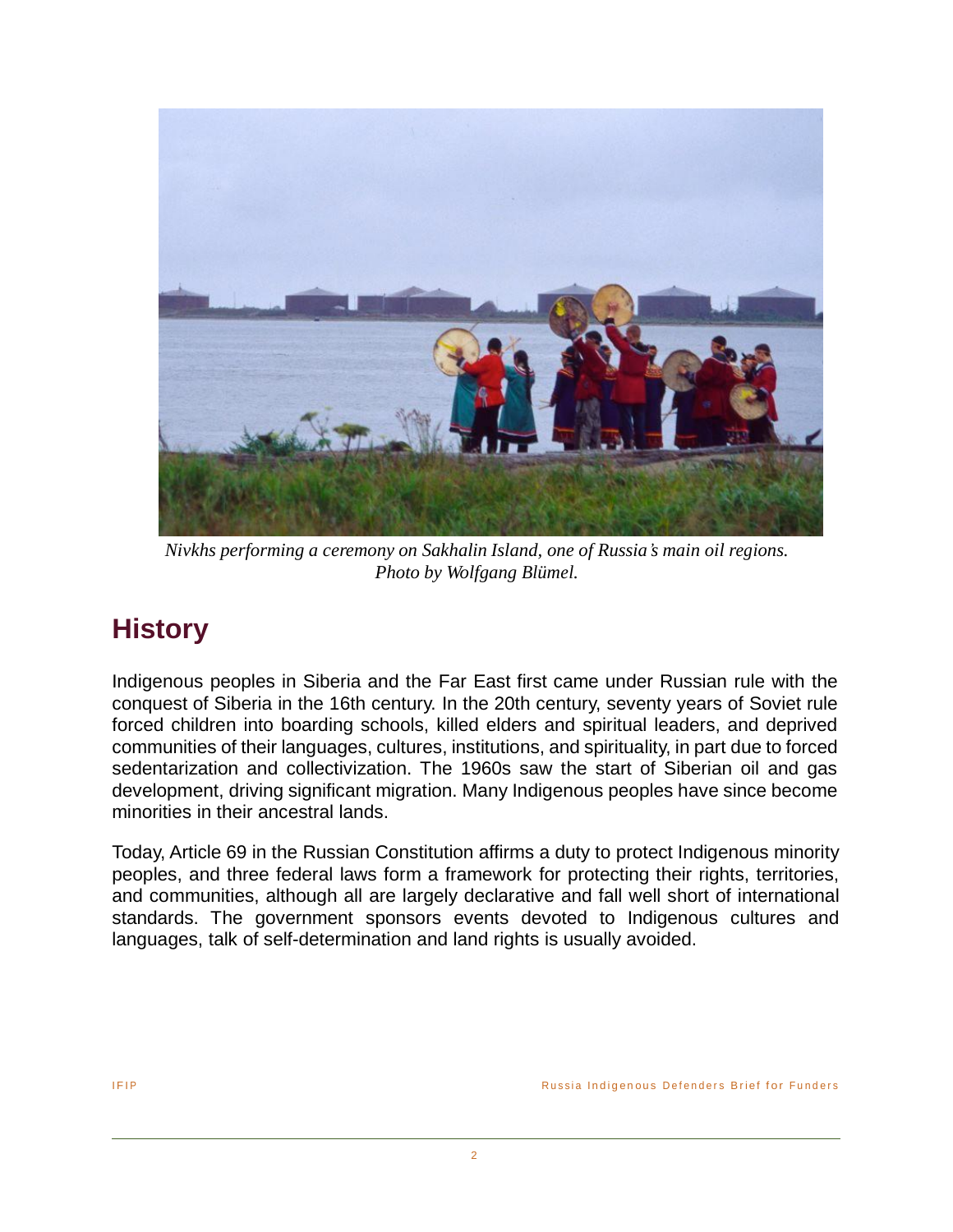

*Sledge train of Izvatas reindeer herders in Komi republic. Photo by Joachim Otto Habeck.*

### **Indigenous Rights Movement**

Russia's minority Indigenous peoples are fighting for rights to their traditional lands and resources, support for lifeways and spiritual beliefs, rights to self-determination, and basic human rights including clean water, education, and health care. Occupying challenging environmental and climatic conditions, each ethnos faces a unique set of challenges. Yana Tannagasheva, a recently exiled Shor activist, says "If we are silent about violations today, we are stealing the future from future generations." Yana advocates for the Shor people at a global level and has persuaded two United Nations committees to call for a complete restoration of Shor rights in Russia.

In 1990, Indigenous peoples formed a national umbrella organization, RAIPON (Russian Association of Indigenous Peoples of the North). This organization and its many branches connected communities with state institutions and represented them internationally, including at the UN Permanent Forum on Indigenous Issues and on the Arctic Council. In 2013, the government overthrew RAIPON's delicate balance by imposing new government-controlled leadership. As a result of this clampdown, a number of national and regional Indigenous leaders have fled Russia into exile.

In 2013 legislation was enacted on non-profit organizations, stipulating that non-profits receiving foreign funding and engaging in vaguely defined "political" activity must register as "foreign agents". Since then over 150 NGOs, including Indigenous rights and environmental justice groups, have been registered and many have liquidated their organizations. Many organizations and individual defenders continue informally or in creative new forms (including "Friends of…" clubs, unregistered networks, and even as businesses or publishing houses), but operate with less financial support or vital public awareness of their work.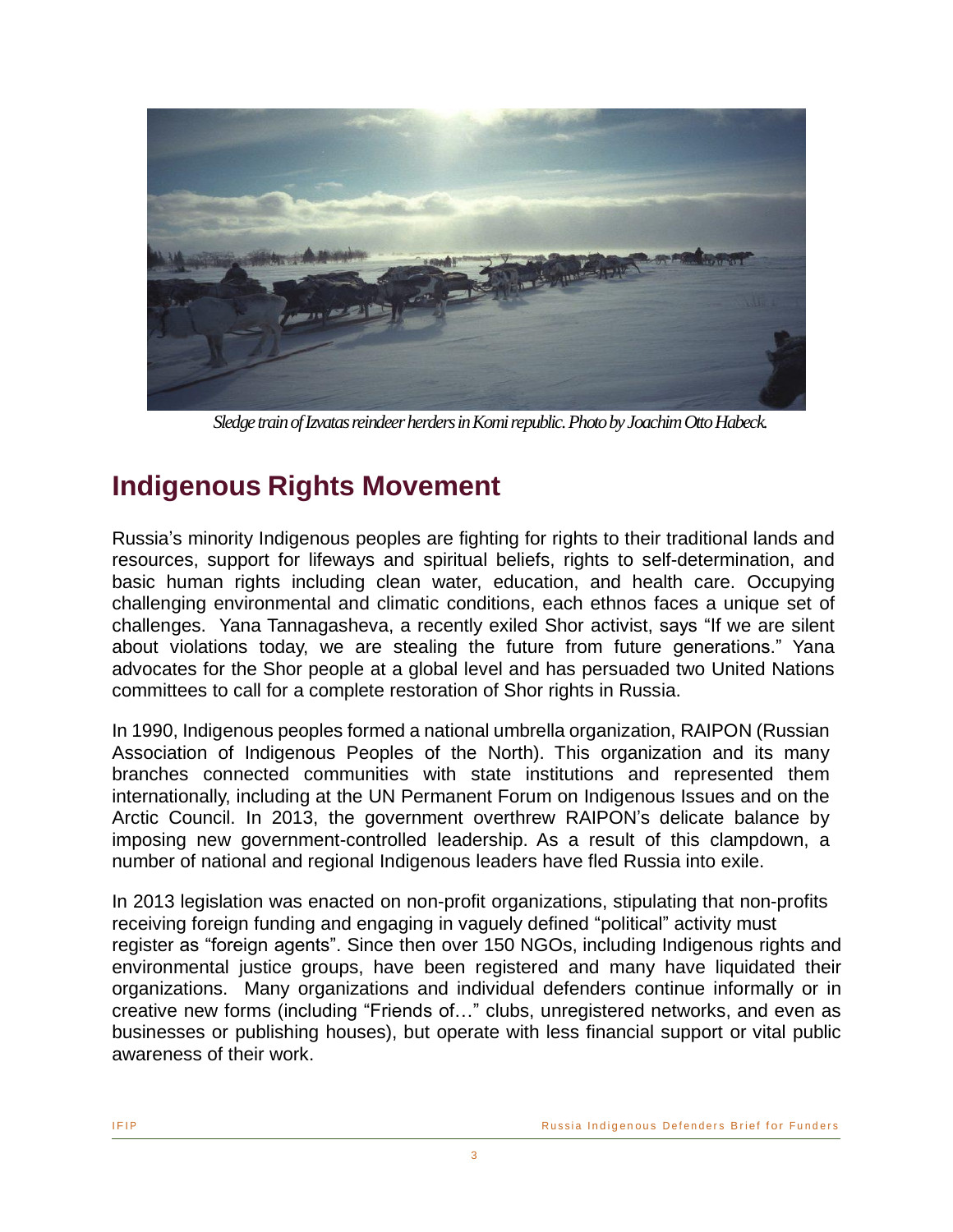

*View from the site of the now destroyed Shor Indigenous village of Kazas by an open cast mine. The village is surrounded by mines from all sides. Photo by Nelli Tokmagasheva.*

Indigenous organizations are generally subject to even closer scrutiny and distrust than civil rights groups. For the Russian government, the Indigenous rights movement is "worrisome" for several reasons: fear of demands for true self-governance or even full independence in some cases, and Russia's almost total economic dependence on resources extracted from traditionally Indigenous lands.

In response, 40+ experienced Indigenous defenders have established a new network known as "Aborigen Forum," an intentionally informal and agile network which unites Siberian and Far Eastern leaders, giving them an advocacy platform and restoring the flow of information. The Forum's mission is to protect and realize the rights of Indigenous peoples through legislation, monitoring, partnerships, and dialogue with government.

Pavel Sulyandziga, an exiled Udege activist and and former RAIPON vice president comments, "Internationally, Russia is a dangerous and influential player when it comes to trade agreements and strategic resources, and nations seeking to avoid conflict often 'overlook' the rights of Russia's Indigenous peoples."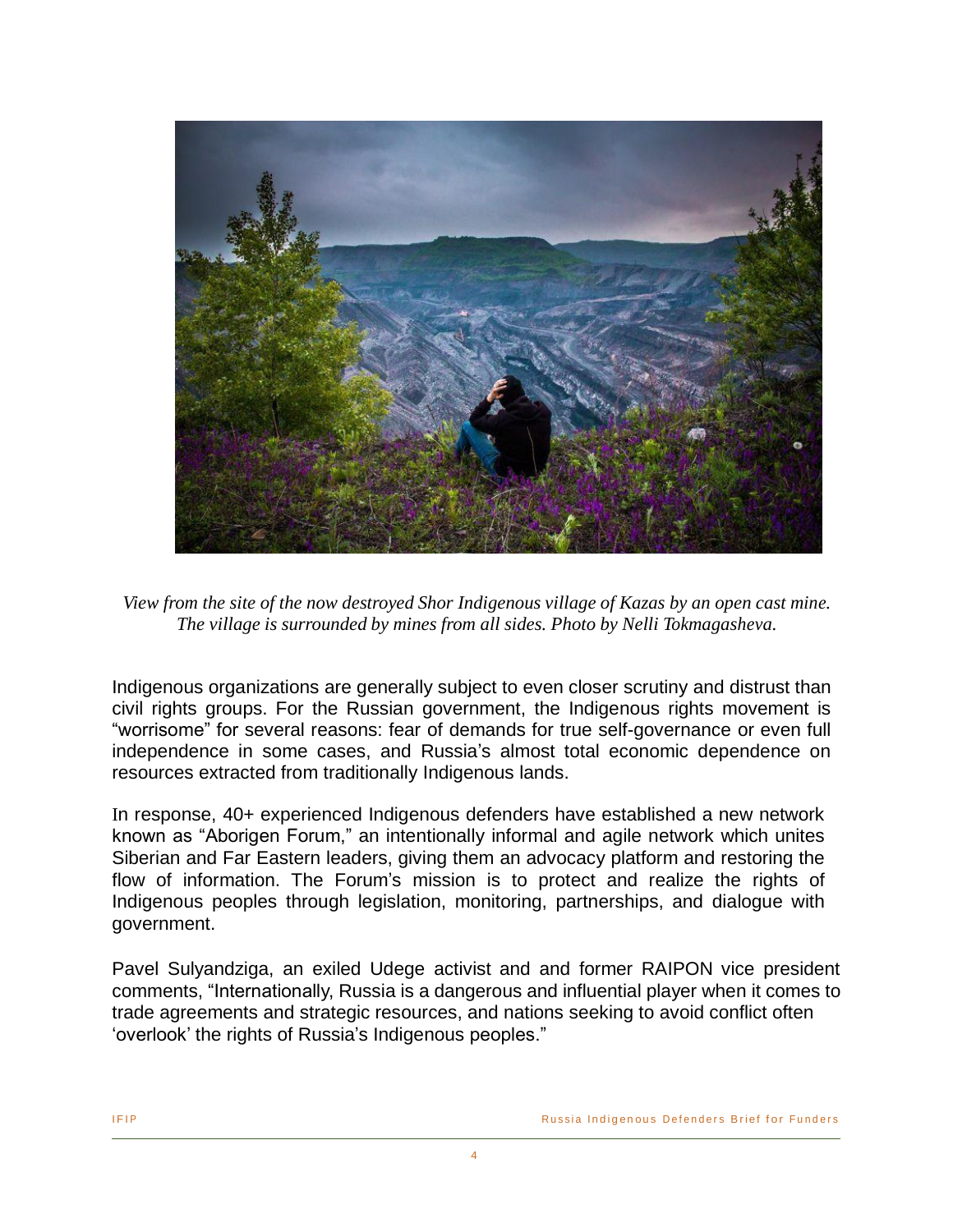

*Kazas villagers used to subsist on hunting and fishing. Now all the rivers are poisoned by the mine. Photo by Nelly Tokmagasheva.*

# **2. Challenges for Indigenous Defenders**

Today, Russia has several generations of experienced Indigenous defenders and community leaders, skilled in advocacy and engagement both at home and abroad. Their activism has halted some of the most harmful projects including large hydroelectric dams in Evenkia, Amur, Yakutia, and near Lake Baikal, aided the creation of Bikin National Park which enshrines Indigenous co-management for the Udege people, and kept a Khanty shaman and defender of a sacred lake out of jail in his case against an oil company. Indigenous defenders have brought global attention to many more local conflicts and received broad recognition as equal partners in UN climate negotiations and many other fora.

Every year, young Indigenous activists participate in human rights trainings at the UN and join the global Indigenous movement. They achieve these successes despite a multitude of structural and individual challenges as well as administrative isolation and government limits on freedom of movement for remote Indigenous communities, both of which limit interaction with the larger world.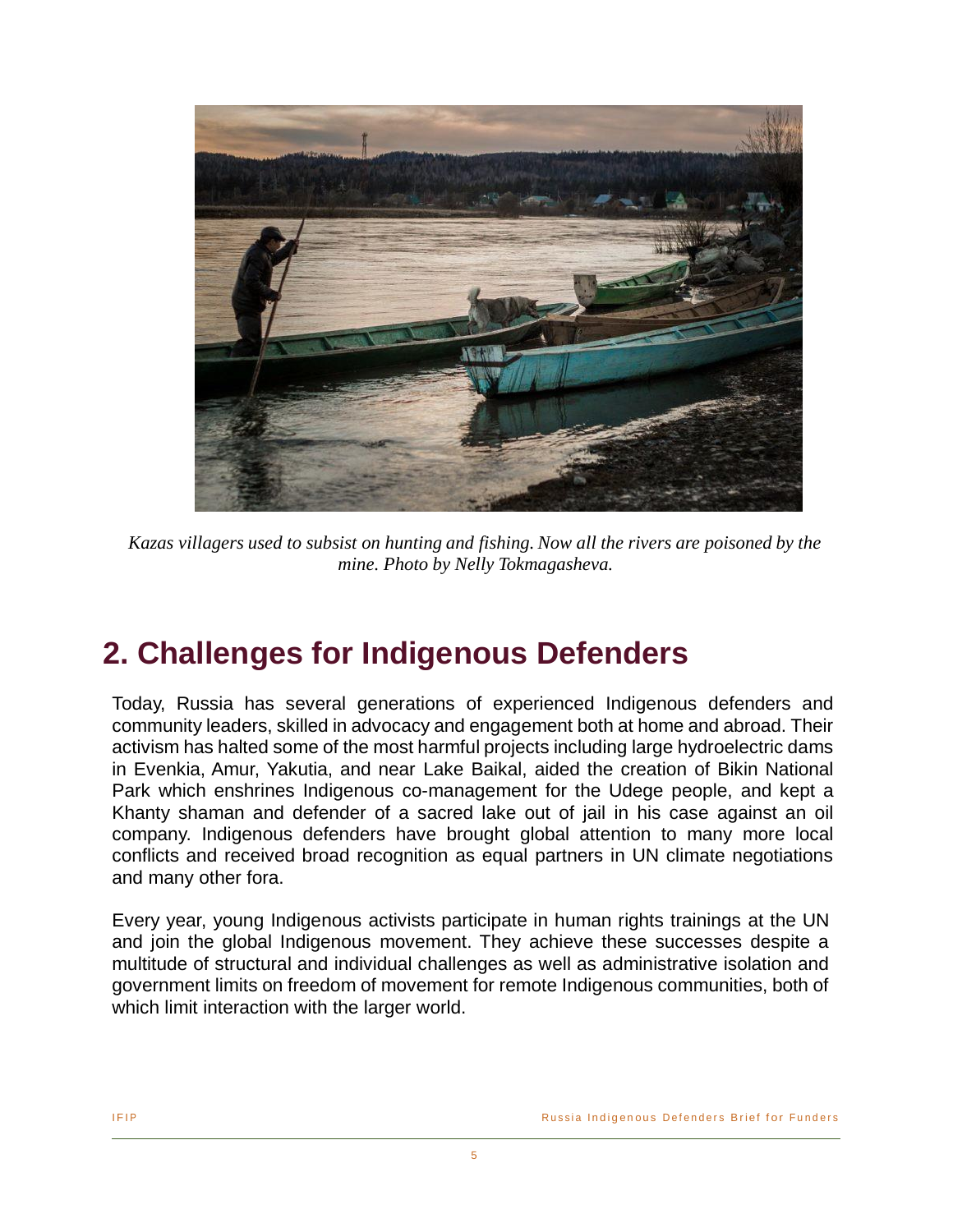Let's examine a few of them here.

**Data access:** No official disaggregated data is available on the socio-economic state of indigenous peoples: for example, there is no way to determine the life expectancy of Evenks or the median income of Nenets. As a result, efficacy of policy measures cannot be evaluated or provide accurately for Indigenous peoples. Lack of data also has local impacts: administrations are ignorant of the identities of actual land users when signing over land to extractive companies, and communities struggle to access mandated corporate documentation and environmental monitoring data. On the plus side, many Indigenous communities have become quite skilled in land-use and resource mapping as well as community-led monitoring.

**Information access:** Corporate and government claims that Indigenous communities have given free, prior, and informed consent to a project are difficult to verify, and international investors usually accept such claims without verification. Outside of urban centers, information about communities rarely reaches the outside world, leaving them vulnerable to pressure and threats. Newspapers, TV, and radio stations are typically in lockstep with government. Where available, internet access is expensive and strong research skills are needed to access information. In Russia, while many environmental and social justice activists speak English, Indigenous defenders often have weak or nonexistent English skills, an added barrier.

**Threats to individuals:** The safety, freedom, and reputations of Indigenous defenders in Siberia and the Russian North are under threat from many sides, and activists have been jailed on fabricated or flimsy charges, fled the country, or intimidated into silence. Other frequent forms of harassment include threats against family members, especially children, and removal of passports by a variety of means, including judicial. Activists can lose their economic security: laid off their jobs in the dominant public sector and then unable to find new employment. Foreign allies can be deported or denied entry for minor regulatory offenses, and security services excel in exploiting immigration regulations.

**Basic freedoms persist:** While new laws have been enacted that curtail rights. Russian citizens still have significant freedom of expression. In fact, determined citizens can reach a wide audience, argue persuasively for their rights, achieve legal victories, and change the situation on the ground. Indigenous rights activists maintain strong relationships and engagement with global activists and in international processes and human rights mechanisms.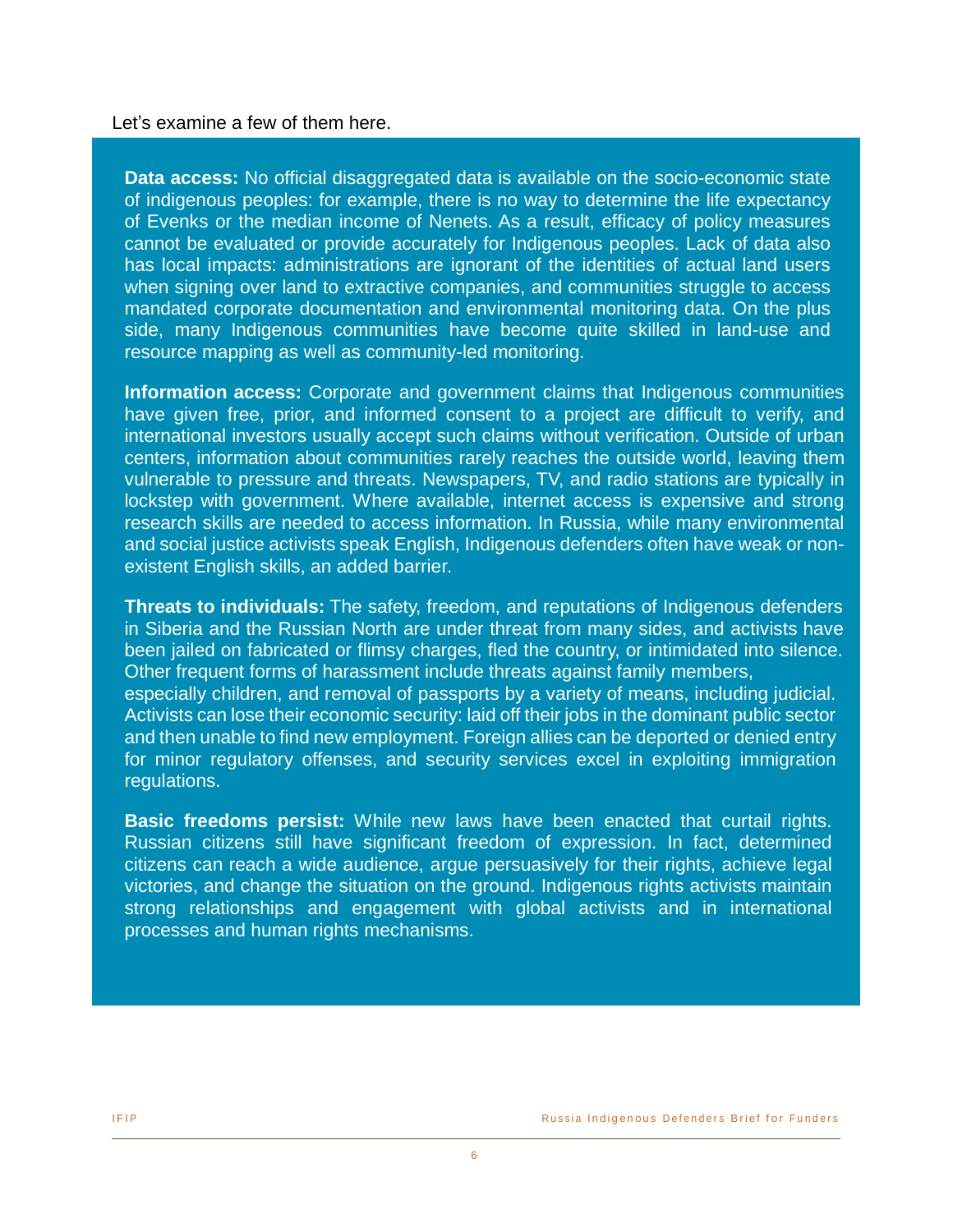# **3. Regional Advocacy**

**Yamal and LNG**: The Yamal Peninsula is the home of the world's largest nomadic reindeer herding community, with several thousand Nenets roaming the tundra with their herds. Yamal LNG is a 27 billion dollar gas extraction project taking place there. With backing from the Russian government and foreign extractive corporations, Yamal LNG claims to have obtained to the Nenets' free, prior, and informed consent (FPIC), extremely difficult to verify, since non-residents cannot visit without government security (FSB) permission. Evidence from a fact-finding mission suggests, however, that no genuine FPIC process could have taken place and that the disruption of migration routes, impacts on fish reserves, and pasture lands will force a substantial share of reindeer herders in the region to give up their way of life. Such conflicts between

hunting and herding peoples and extractive industries are common: Komi Republic, Yakutia, Khanty-Mansi Autonomous Area, Taimyr, and Sakhalin Island, just to name a few.

**Destroyed Communities:** The Shor people of Siberia's Kuzbass region have survived a string of forced resettlements since the early 1970s, always for the same reason: open cast coal mining. They never received compensation or any redress for the loss of their hunting grounds, sacred sites, pastures, and rivers. In 2015, the Shors submitted a complaint to the UN Committee on the Elimination of Racial Discrimination (CERD), which in 2017 called for fair redress for the evicted community – a tremendous victory!

Russia is considering its response to CERD, and a wave of anti-coal protests is now sweeping the region, capturing global attention.

**Right to subsistence:** For most Indigenous peoples in Russia, the staple traditional food source is fish. According to federal legislation, Indigenous peoples have the right to traditional fishing without permit or imposed limits. In reality, much Indigenous peoples' fishing is caught up in a bureaucratic jungle. Often Indigenous people are unfairly targeted and fined for violations, and their gear confiscated or destroyed, leaving them a choice between starvation or "poaching" on their own river, while commercial fishing companies harvest fish on a massive scale, secure in their government-approved monopoly. Indigenous defenders battle for their rights and existence, river by river, hunting territory by hunting territory, holding their ground wherever possible.

Gennady Shchukin, a Dolgan leader from the Taimyr Peninsula, where Indigenous communities who engage in traditional hunting have been criminalized as poachers, says: "Our Indigenous communities here struggle for hunting rights as part of our traditional way of living. We are determined to bring this struggle to the European Court of Human Rights in Strasbourg, if necessary."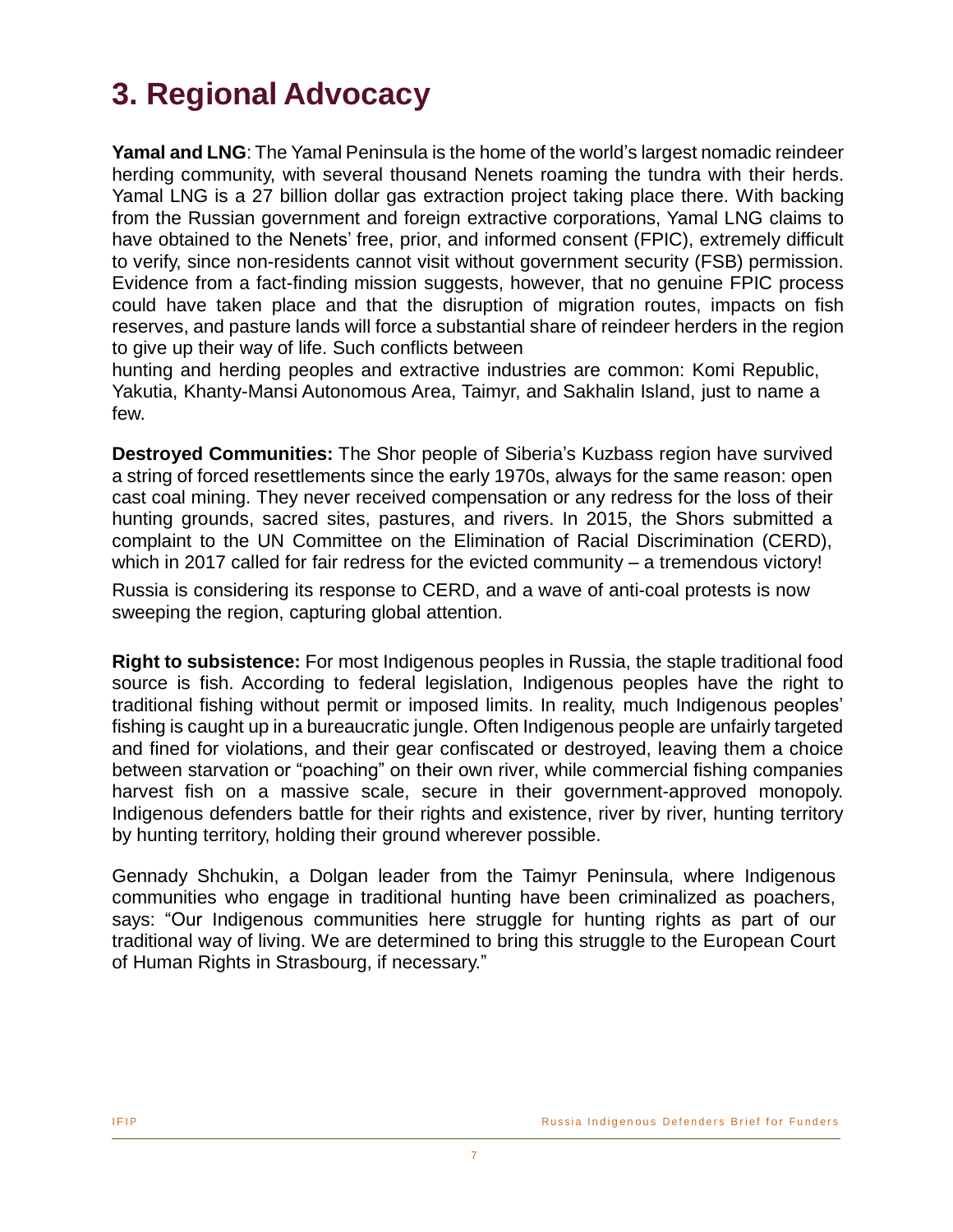There are many parallels for Indigenous communities reliant on hunting and gathering (for example, Siberian pine nuts). In these cases, Indigenous communities lose out to commercial logging, commercial pine nut harvesting, land developers, and even private citizens after recent creation of a program awarding a "free hectare" of land to almost any applicant in the Far East, including within regional Indigenous "Territories of Traditional Natural Resource Use". The Aborigen Forum, mentioned above, has protested many of these problems through appeals and community-to-community outreach and, together with their allies, managed to prevent the worst.



*An elder Shor lady living in Kazas village with her grandchild. Photo by Nelly Tokmagasheva.*

# **4. How Funders Can Engage**

Although the situation in Russia is quite challenging, there are still significant opportunities to support Indigenous defenders. It is critical that international civil and Indigenous rights activists and donors continue to engage in Russia with direct support, technical expertise, capacity building, and access to international information channels and treaty bodies. Last but by no means least, Russian defenders depend on the international community to witness and testify to their struggles. Activists can and will work in isolation, but their efforts have greater potential for success in strategic partnership with and support from the international community.

As Russia is not a "developing nation", its Indigenous peoples have no access to international development funds, although their conditions are often similar to those in developing countries. In recent years, international support has faded, as many funders have either naturally cycled out or discontinued their support due to security concerns.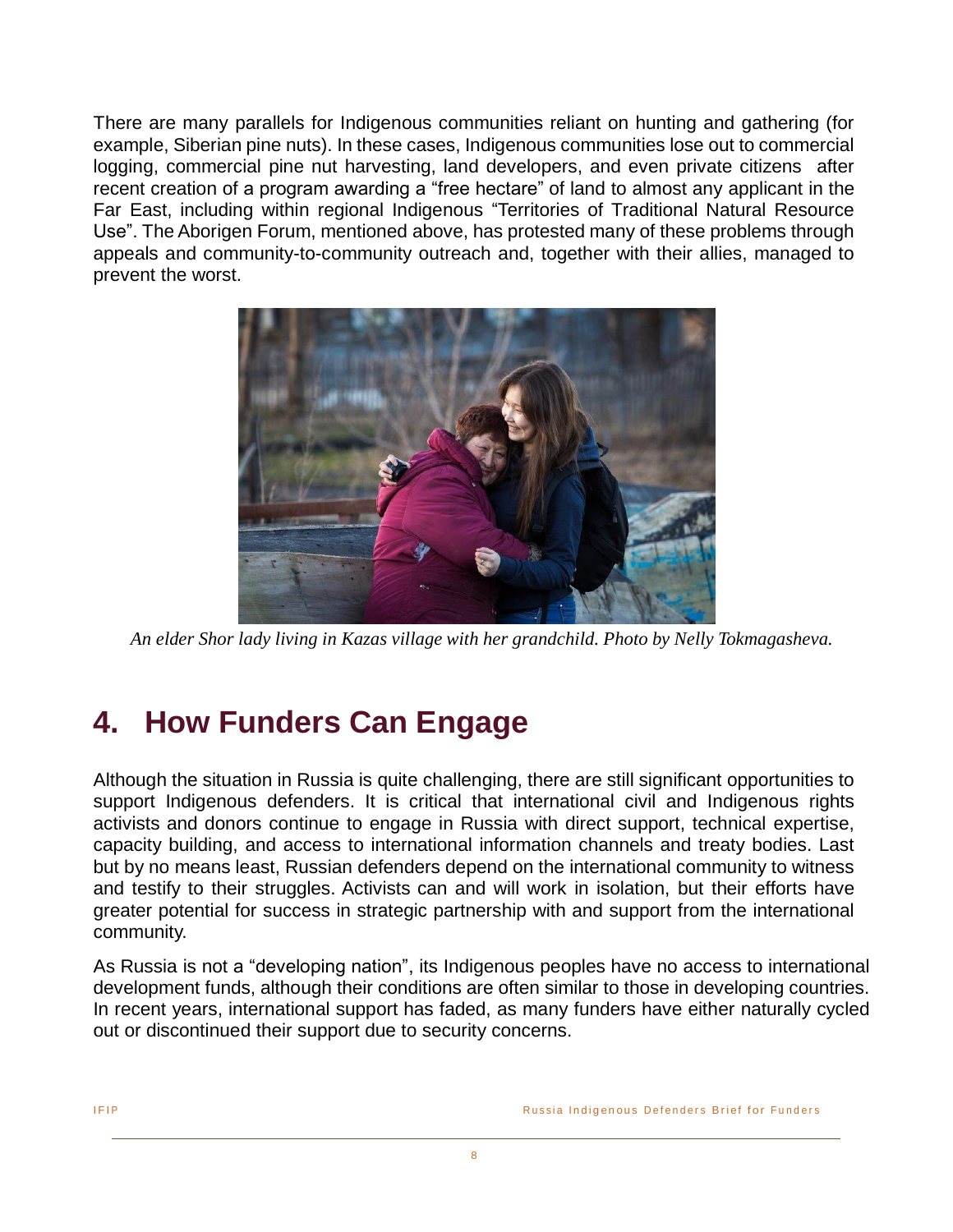Domestic Russian funding for Indigenous rights work, such as the "presidential grants" program, is mostly awarded to "obedient" groups working on uncontroversial topics.

It is quite possible to build strong and effective partnerships with Indigenous defenders in Russia, while minimizing risk. For example, IWGIA has decades of stable relationships with Indigenous networks and organizations. Their support was pivotal in developing the capacity of several generations of Indigenous activists, providing resources, and facilitating use of international human rights mechanisms. A few other organizations, including Global Greengrants Fund, The Altai Project, and Pacific Environment, have strong networks and regranting expertise in Russia's environmental and Indigenous movements.

### **A) Thoughtful relationships**

- Ask potential partners about how *they* assess and manage risk. Avoid paternalistic decision-making and seek out Indigenous-led initiatives.
- Consult with stakeholders including relevant foreign Russian-speaking experts.
- Follow your partner's lead on publicity to protect their reputation and safety; consider increasing digital security.

### **B) Flexible and opportunistic**

- Seek creative funding paths, consider using an experienced intermediary organization with Russian language capacity and grants administration experience in Russia, make specially-structured grants to individual activists, etc.
- Expect the unexpected; laws and power structures change, but there's always a way!
- Help partners be opportunistic and allow for midstream changes.
- Sometimes NOT losing ground is success; limit expectations and metrics. Keep the home fires burning in Russia's Indigenous defenders movement.

### **C) Promote connection at home and abroad**

- Strengthen international connections, including access to international justice mechanisms.
- Support informal networks, meetings, and exchanges vital tools for propagating information and strategy.
- Knowledge is power knowledge of UNDRIP rights, FPIC, international standards, and success stories in other countries is extremely valuable.

#### *Indigenous defenders are committed and passionate about protecting the future for their children and the rights of Russia's Indigenous peoples as a whole. You never know when change may come; be the difference.*